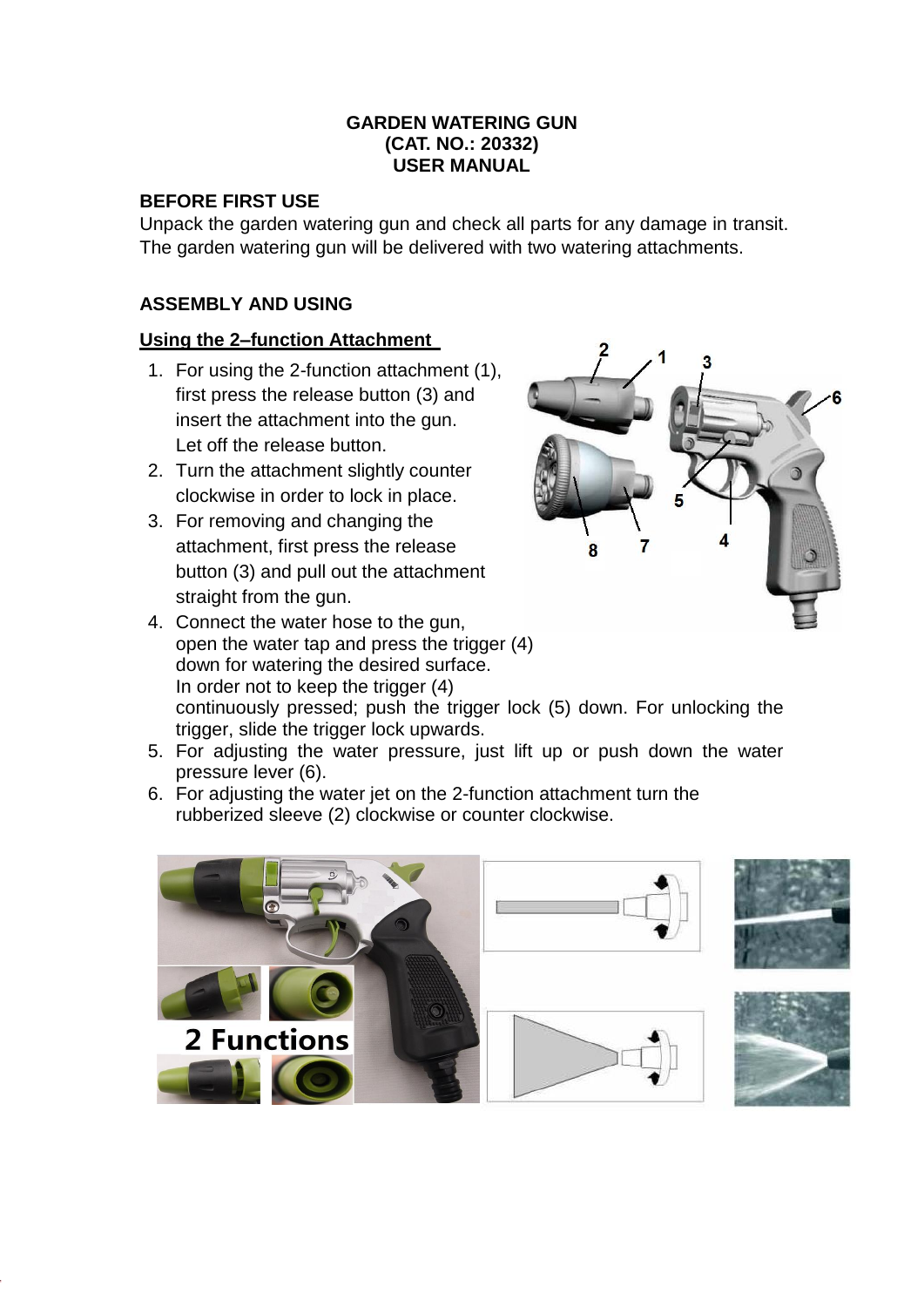## **Using the 9-Function Watering Attachment**

- 1. For assembling and using the multi-function watering attachment (7) proceed in the same way as mentioned in the previous chapter.
- 2. For adjusting the spray jet turn the rubberized sleeve (8) clockwise or counter clockwise until the desired icon matches the marking on the housing.
- 3. 9 Spray functions: Cone-Shower-Mist –Vertical–Flat-Angle-Soaker-Full-Jet